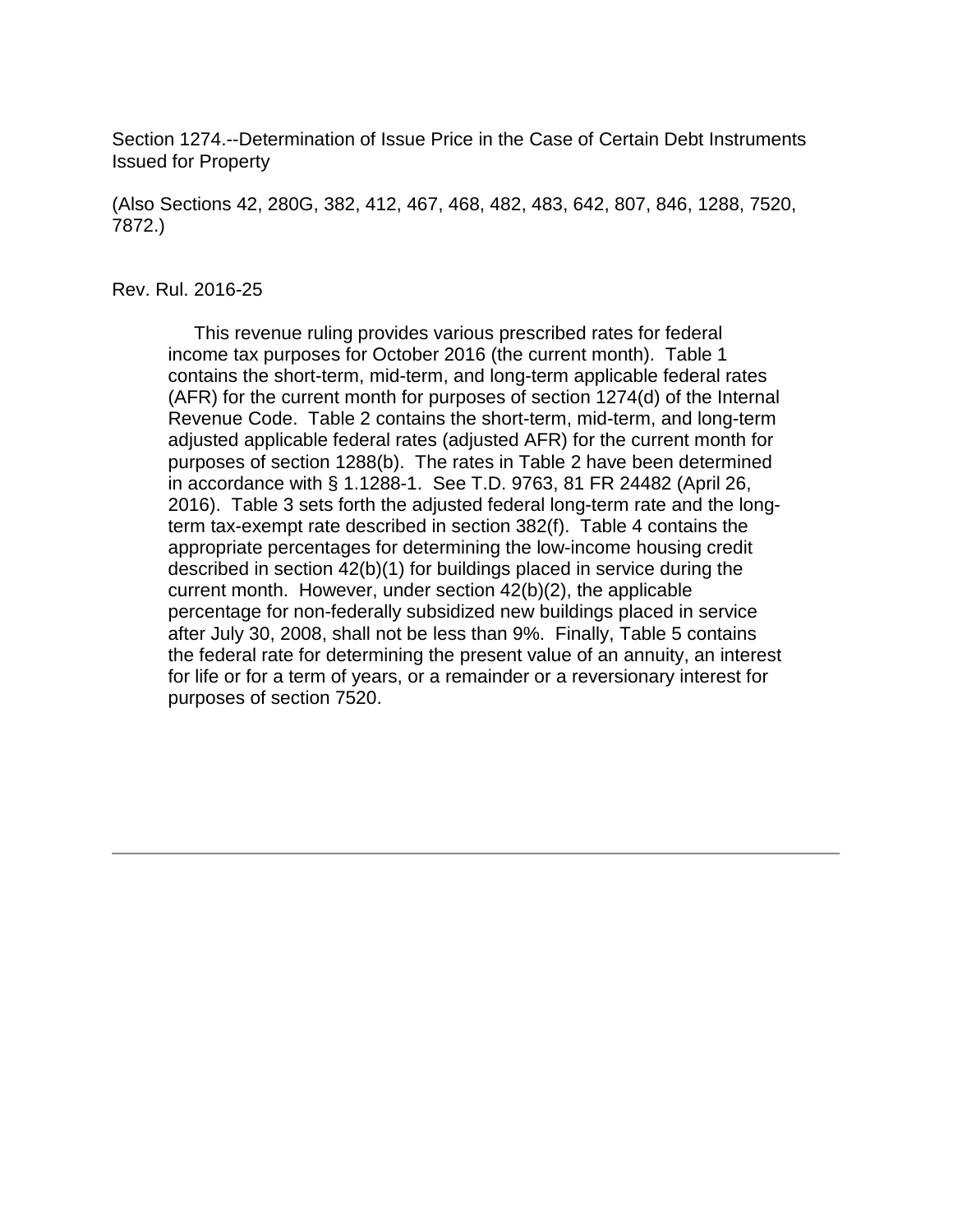## REV. RUL. 2016-25 TABLE 1

# Applicable Federal Rates (AFR) for October 2016

|            | <b>Period for Compounding</b> |            |                  |                |  |  |
|------------|-------------------------------|------------|------------------|----------------|--|--|
|            | <b>Annual</b>                 | Semiannual | <b>Quarterly</b> | <b>Monthly</b> |  |  |
|            |                               |            |                  |                |  |  |
|            | Short-term                    |            |                  |                |  |  |
| <b>AFR</b> | .66%                          | .66%       | .66%             | .66%           |  |  |
|            |                               |            |                  |                |  |  |
| 110% AFR   | .73%                          | .73%       | .73%             | .73%           |  |  |
| 120% AFR   | .79%                          | .79%       | .79%             | .79%           |  |  |
| 130% AFR   | .86%                          | .86%       | .86%             | .86%           |  |  |
|            |                               |            |                  |                |  |  |
|            | Mid-term                      |            |                  |                |  |  |
| <b>AFR</b> | 1.29%                         | 1.29%      | 1.29%            | 1.29%          |  |  |
| 110% AFR   | 1.43%                         | 1.42%      | 1.42%            | 1.42%          |  |  |
| 120% AFR   | 1.56%                         | 1.55%      | 1.55%            | 1.55%          |  |  |
| 130% AFR   | 1.69%                         | 1.68%      | 1.68%            | 1.67%          |  |  |
| 150% AFR   | 1.95%                         | 1.94%      | 1.94%            | 1.93%          |  |  |
| 175% AFR   | 2.27%                         | 2.26%      | 2.25%            | 2.25%          |  |  |
|            |                               |            |                  |                |  |  |
|            | Long-term                     |            |                  |                |  |  |
|            |                               |            |                  |                |  |  |
| <b>AFR</b> | 1.95%                         | 1.94%      | 1.94%            | 1.93%          |  |  |
| 110% AFR   | 2.14%                         | 2.13%      | 2.12%            | 2.12%          |  |  |
| 120% AFR   | 2.34%                         | 2.33%      | 2.32%            | 2.32%          |  |  |
| 130% AFR   | 2.54%                         | 2.52%      | 2.51%            | 2.51%          |  |  |
|            |                               |            |                  |                |  |  |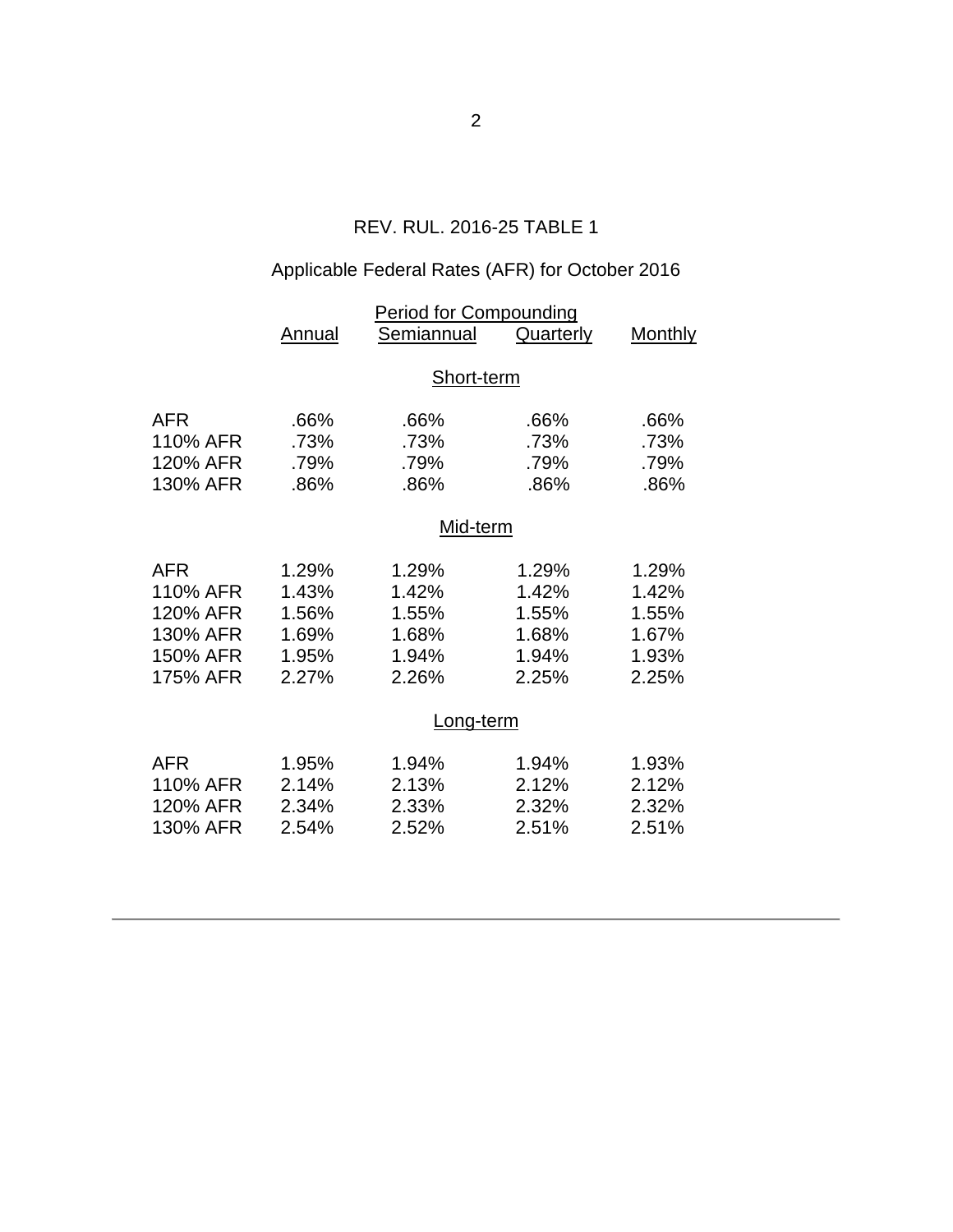## REV. RUL. 2016-25 TABLE 2

## Adjusted AFR for October 2016

| <b>Period for Compounding</b> |        |            |           |         |  |  |  |
|-------------------------------|--------|------------|-----------|---------|--|--|--|
|                               | Annual | Semiannual | Quarterly | Monthly |  |  |  |
| Short-term<br>adjusted AFR    | .49%   | .49%       | .49%      | .49%    |  |  |  |
| Mid-term<br>adjusted AFR      | .96%   | .96%       | .96%      | .96%    |  |  |  |
| Long-term<br>adjusted AFR     | 1.45%  | $1.44\%$   | 1.44%     | 1.44%   |  |  |  |

## REV. RUL. 2016-25 TABLE 3

### Rates Under Section 382 for October 2016

| Adjusted federal long-term rate for the current month                                                                                                                                | 1.45% |
|--------------------------------------------------------------------------------------------------------------------------------------------------------------------------------------|-------|
| Long-term tax-exempt rate for ownership changes during the<br>current month (the highest of the adjusted federal long-term<br>rates for the current month and the prior two months.) | 1.82% |